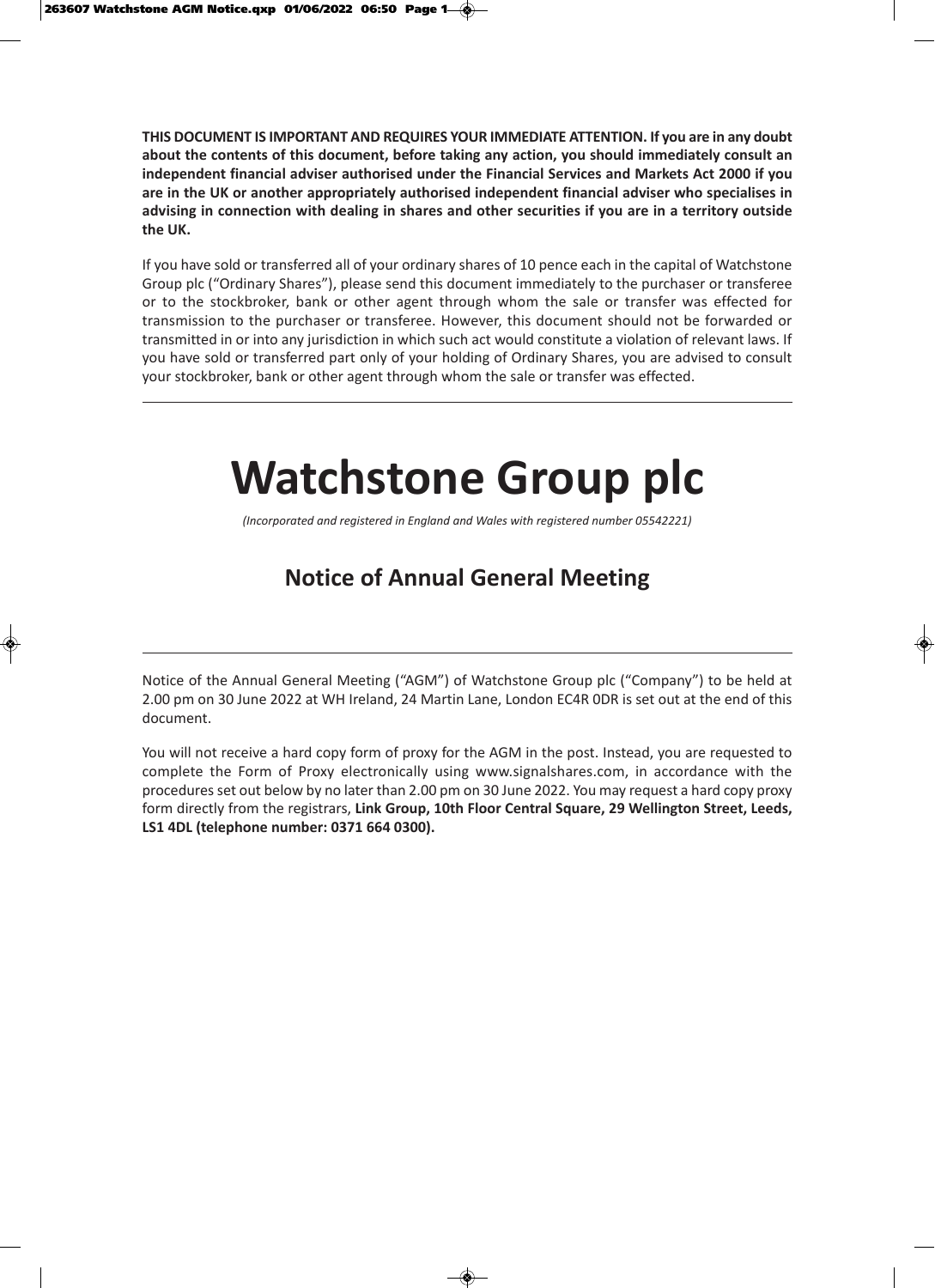## **Watchstone Group plc**

*(Incorporated and registered in England and Wales with registered number 05542221)*

*Directors: Registered Office:*

Richard Rose *(Non-Executive Chairman)* Highfield Court Tollgate, Chandler's Ford, Stefan Borson *(Group Chief Executive Officer)* Eastleigh, Hampshire, SO53 3TY Lord Howard of Lympne *(Senior Non‐Executive Director)* David Young *(Non‐Executive Director)*

6 June 2022

Dear Shareholder

#### **Notice of Annual General Meeting**

#### **1. Annual General Meeting**

A notice convening the AGM to be held at 2.00 pm on 30 June 2022 at WH Ireland, 24 Martin Lane, London EC4R 0DR is set out at the end of this document. At the AGM the following resolutions will be proposed, of which Resolutions 1 to 5 (inclusive) will be proposed as Ordinary Resolutions and Resolutions 6 to 7 (inclusive) as Special Resolutions.

#### **Ordinary Resolutions**

#### *Resolution 1*

Resolution 1 proposes that the Company's annual accounts for the year ended 31 December 2021 together with the Directors' Report and Auditor's Report on these accounts be received, considered and adopted.

#### *Resolution 2*

Resolution 2 proposes that BDO LLP be re‐appointed as auditors of the Company from the conclusion of the AGM until the conclusion of the next general meeting at which accounts are laid before the Company and authorises the Directors to determine their remuneration.

#### *Resolution 3*

Resolution 3 proposes the re‐appointment of Richard Rose as a Director who is retiring by rotation in accordance with article 15.1 of the Articles of Association and who, being eligible, is offering himself for re-election.

#### *Resolution 4*

Resolution 4 proposes the re‐appointment of Stefan Borson as a Director who is retiring in accordance with article 15.1 of the Articles of Association and who, being eligible, is offering himself for re-election.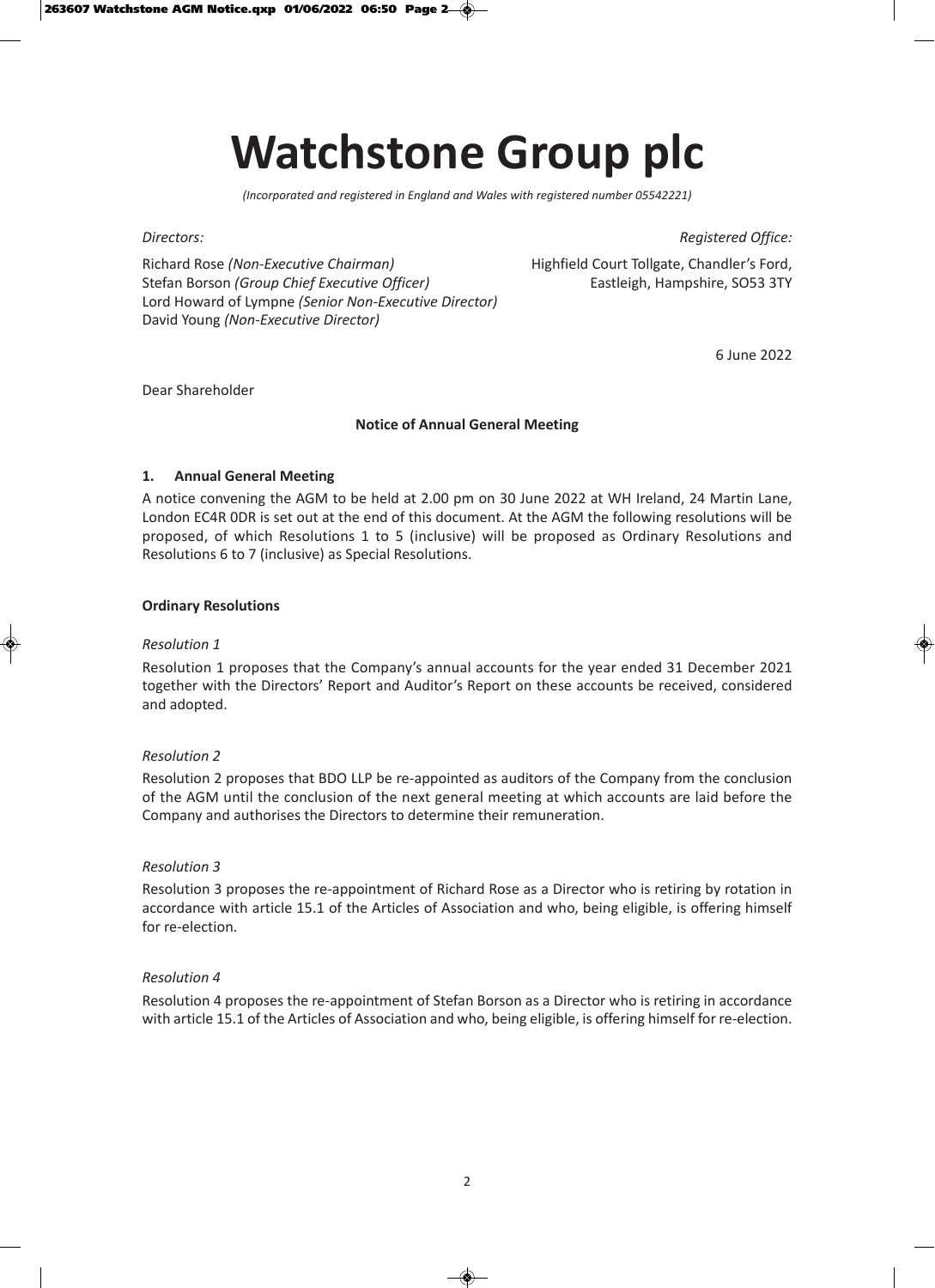#### *Resolution 5*

Resolution 5 renews the authority of the Directors to allot shares in the capital of the Company (or to grant rights to subscribe for or convert any securities into shares in the capital of the Company) up to a maximum nominal amount of £1,534,611 (representing approximately 33.33 per cent. of the current issued share capital which is in line with current Guidelines of the Investment Association). This authority will expire 18 months after the passing of the resolution or, if earlier, at the conclusion of the next AGM of the Company to be held after the passing of the resolution.

#### **Special Resolutions**

#### *Resolution 6*

Resolution 6 renews the disapplication of pre-emption rights in relation to the allotment of shares having a nominal value equal to £460,383 (representing approximately 10 per cent. of the current issued share capital), in each case under the authorities conferred by Resolution 5. This authority will expire 18 months after the passing of the resolution, or if earlier, at the conclusion of the next AGM of the Company to be held after the passing of the resolution.

#### *Resolution 7*

Resolution 7 proposes the authority of the Directors, to make market purchases of up to a maximum aggregate amount of £690,575 (representing 15 per cent. of the current issued share capital) at a price no greater than 105 per cent. of the average market value of the Ordinary Shares over the five business day period prior to the date of purchase. This authority will expire 18 months after the passing of the resolution or, if earlier, at the conclusion of the next AGM of the Company. Ordinary Shares purchased pursuant to this authority may be held as treasury shares for re‐issue.

The Directors will only exercise the authority to purchase shares where they consider that such purchases will be in the best interests of shareholders generally and will result in an increase in earnings per share.

### **2. Action to be taken**

You will not receive a hard copy form of proxy for the AGM in the post. Instead, you are requested to complete the Form of Proxy electronically using www.signalshares.com, in accordance with the procedures set out below. The Form of Proxy should be completed and submitted electronically by no later than 2.00 pm on 28 June 2022.

You may request a hard copy proxy form directly from the registrars, Link Group, 10th Floor, Central Square, 29 Wellington Street, Leeds, LS1 4DL (telephone number: 0371 664 0300). The return of the form of proxy will not, however, prevent you from attending the Meeting and voting, in person, should you wish to do so.

#### **3. Recommendation**

**Your Directors believe that the resolutions to be considered at the AGM are in the best interests of the Company and its shareholders as a whole and unanimously recommend that you vote in favour of each of the resolutions, as those Directors who are shareholders intend to do in respect of their beneficial shareholdings representing, in aggregate, approximately 1.1 per cent of the issued share capital of the Company.**

Yours faithfully

**Richard Rose** Non‐Executive Chairman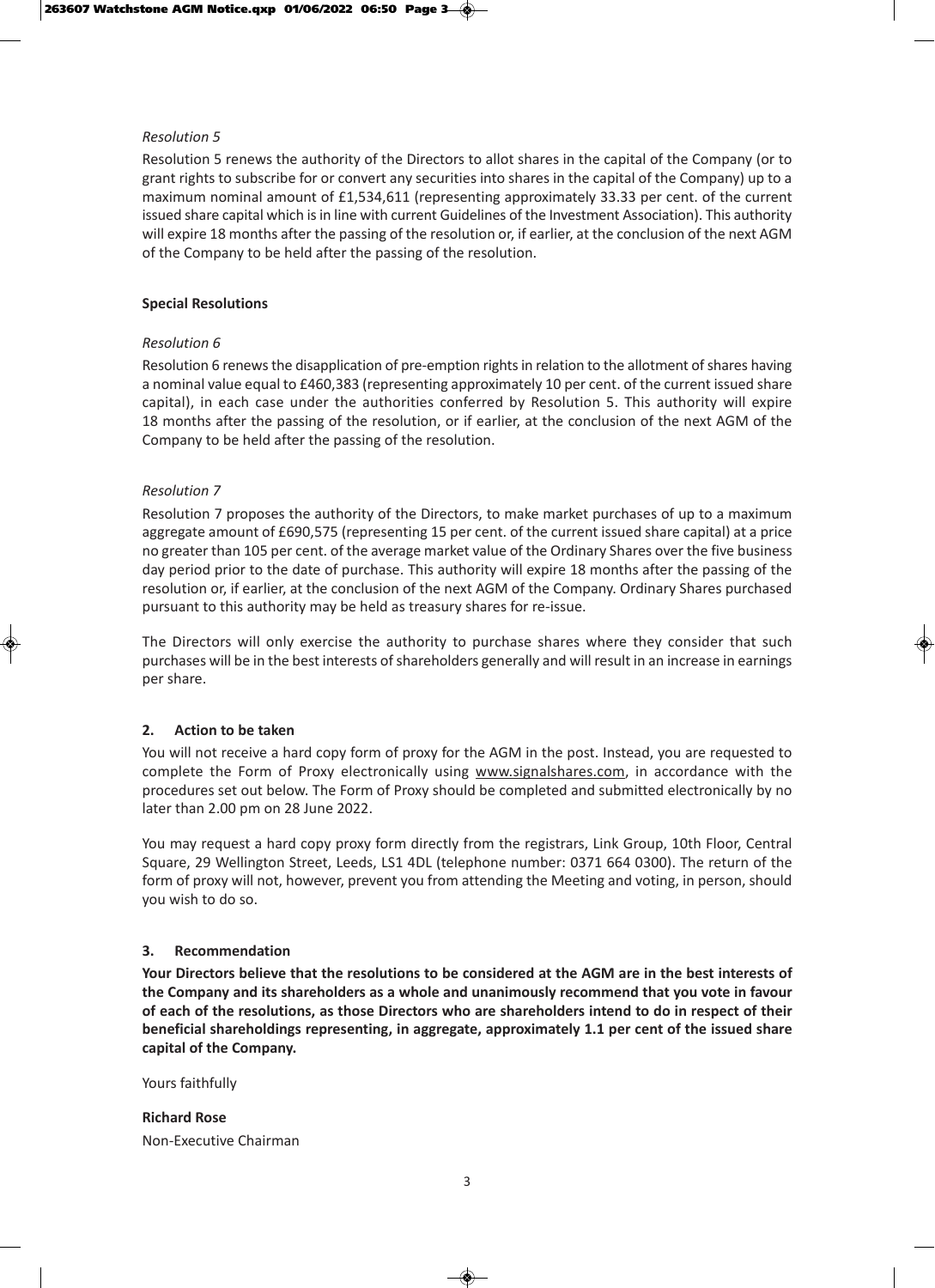# **Watchstone Group plc**

*(Incorporated and registered in England and Wales with registered number 05542221)*

#### **NOTICE OF ANNUAL GENERAL MEETING**

**NOTICE is hereby given** that the Annual General Meeting of Watchstone Group plc ("Company") will be held at 2.00 pm on 30 June 2022 at WH Ireland, 24 Martin Lane, London EC4R 0DR for the purpose of considering and, if thought fit, passing the following resolutions of which resolutions 1 to 5 (inclusive) will be proposed as ordinary resolutions and resolutions 6 to 7 (inclusive) will be proposed as special resolutions:

#### **Ordinary Resolutions**

- 1. **THAT**, the Company's annual accounts for the year ended 31 December 2021 together with the Directors' Report and Auditor's Report on those accounts be received, considered and adopted.
- 2. **THAT,** BDO LLP be re-appointed as auditors of the Company from the conclusion of this meeting until the earlier of the conclusion of the next general meeting at which accounts are laid before the Company, and to authorise the Directors to determine their remuneration.
- 3. **THAT,** Richard Rose who is retiring in accordance with article 15.1 of the Company's Articles of Association and who, being eligible, is offering himself for re‐election, be re‐appointed as a Director of the Company.
- 4. **THAT,** Stefan Borson who is retiring in accordance with article 15.1 of the Company's Articles of Association and who, being eligible, is offering himself for re‐election, be re‐appointed as a Director of the Company.
- 5. **THAT,** in substitution for and to the exclusion of all existing authorities, the Directors be and are hereby generally and unconditionally authorised pursuant to section 551 of the Act to allot relevant securities (within the meaning of such section) (or to grant rights to subscribe for or to convert any security into relevant securities) in the Company for all and any purposes approved by the Directors, up to an aggregate nominal value equal to the sum of £1,534,611 representing onethird of the current issued share capital (excluding treasury shares) and so that such authority shall, save to the extent that it is earlier renewed or extended by resolution passed at a general meeting, expire 18 months after the date of the passing of this resolution or, if earlier, at the conclusion of the next Annual General Meeting of the Company to be held after the passing of this resolution, save that the Company may, prior to the expiry of such authority, make an offer or agreement which would or might require relevant securities to be allotted after the expiry of this authority and the Directors may allot relevant securities pursuant to such an offer or agreement as if the authorities hereby conferred had not expired.

### **Special Resolutions**

6. **THAT,** subject to and conditional upon the passing of Resolution 5 above and in substitution for and to the exclusion of all existing authorities in that regard other than the authority contained in Resolution 5 above, the Directors be and are hereby empowered pursuant to section 571 of the Act to allot equity securities (as defined in section 560(1) of the Act) and to sell treasury shares having an aggregate nominal value of up to £460,383 (representing 10 per cent. of the current issued share capital) for cash pursuant to the authorities conferred by that resolution, as if section 561(1) of the Act did not apply to any such allotment or sale of treasury shares. Such authority, unless previously renewed, extended, varied or revoked by the Company in general meeting, shall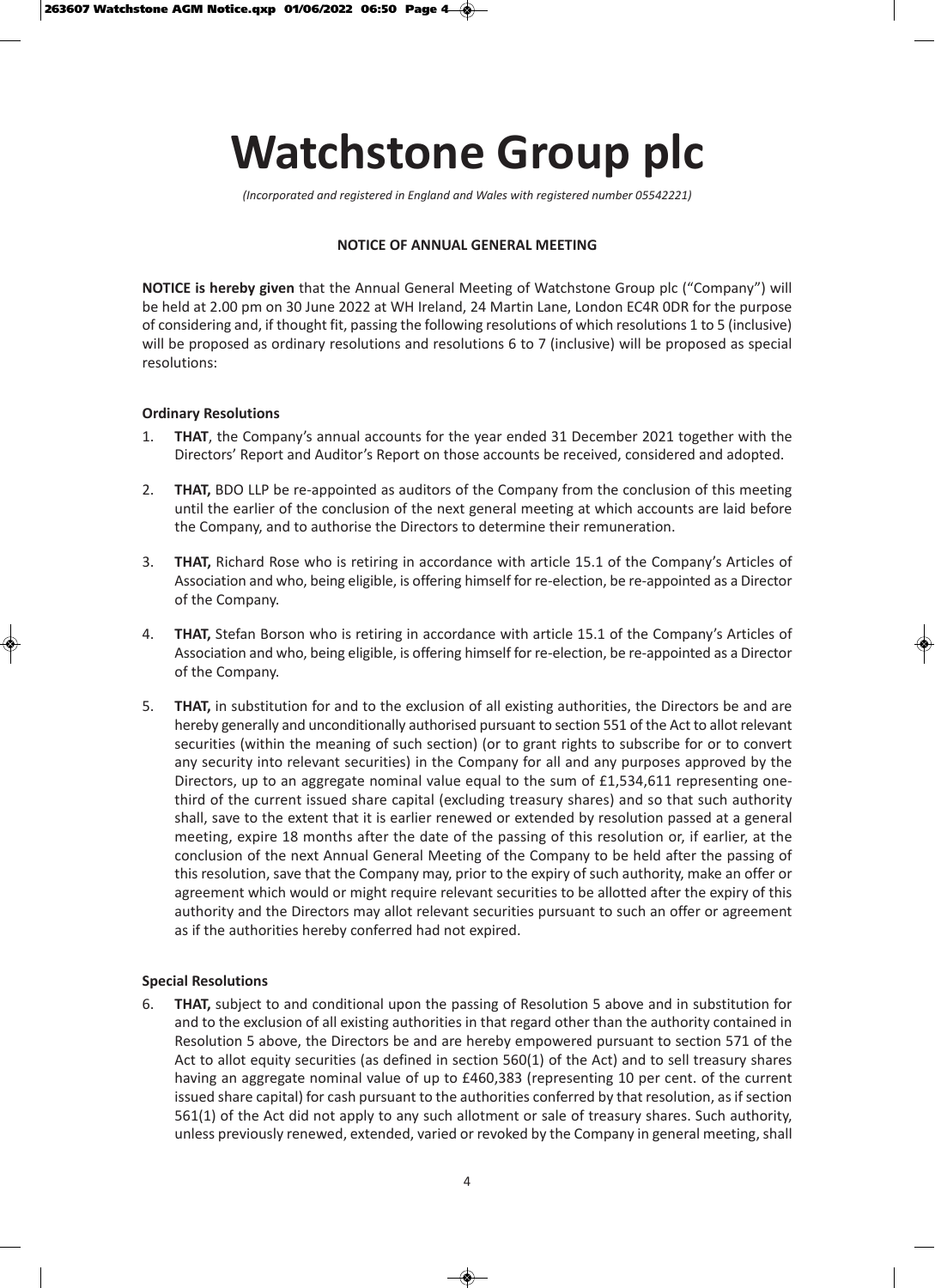expire 18 months after the passing of this resolution or, if earlier, at the conclusion of the next Annual General Meeting of the Company to be held after the passing of this resolution, save that the Company may, prior to the expiry of such authority, make an offer or agreement which would or might require equity securities in the Company to be allotted or treasury shares to be sold after the expiry thereof and the Directors may allot equity securities in the Company (or sell treasury shares) in pursuance of such offer or agreement notwithstanding the expiry of the authority given by this resolution.

- 7. **THAT,** the Company is generally and unconditionally authorised to make market purchases (within the meaning of section 693(4) of the Act) of Ordinary Shares provided that:
	- (a) the maximum aggregate nominal value of Ordinary Shares that may be purchased is £690,575;
	- (b) the minimum price (excluding expenses) which may be paid for each ordinary share is 10 pence; and
	- (c) the maximum price (excluding expenses) which may be paid for each ordinary share is 105 per cent. of the average market value of an ordinary share for the five business days prior to the day the purchase is made.

The authority conferred by this resolution shall expire 18 months after the date of the passing of this resolution or, if earlier, at the conclusion of the Company's next Annual General Meeting save that the Company may, before the expiry of the authority granted by this resolution, enter into a contract to purchase Ordinary Shares which will or may be executed wholly or partly after the expiry of such authority.

Dated: 6 June 2022

*By order of the Board, Registered office:* Highfield Court Tollgate, Chandler's Ford, Eastleigh, Hampshire, SO53 3TY

**Richard Rose** *Non‐Executive Chairman*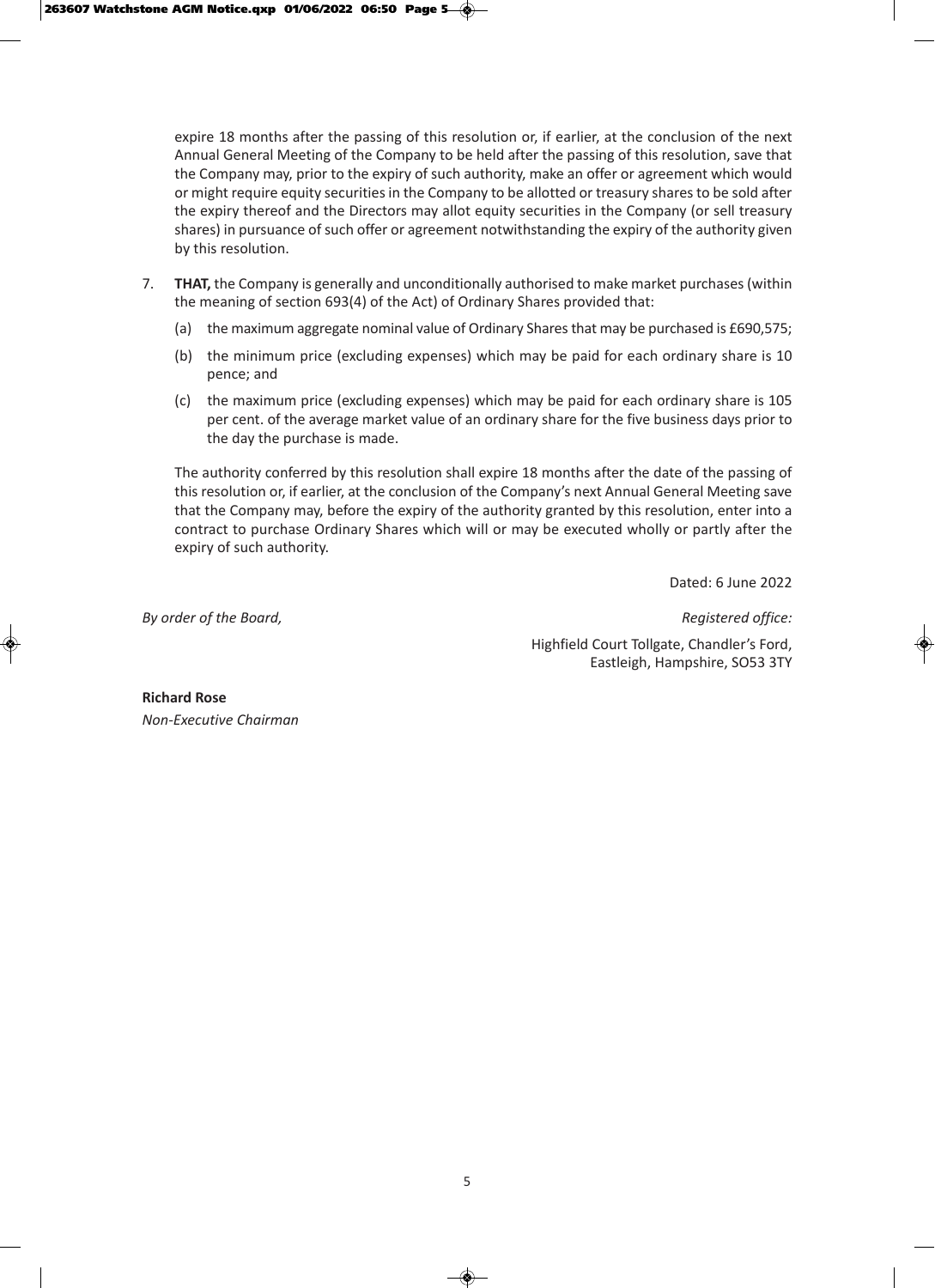#### **Notes:**

The following notes explain your general rights as a shareholder and your right to vote at this meeting or to appoint someone else to vote on your behalf.

- 1. To be entitled to attend and vote at the Meeting (and for the purpose of the determination by the Company of the number of votes they may cast), shareholders must be registered in the Register of Members of the Company at close of trading on 28 June 2022. Changes to the Register of Members after the relevant deadline shall be disregarded in determining the rights of any person to attend and vote at the Meeting.
- 2. Shareholders, or their proxies, intending to attend the Meeting in person are requested, if possible, to arrive at the Meeting venue at least 20 minutes prior to the commencement of the Meeting at 2.00 pm (UK time) on 30 June 2022 so that their shareholding may be checked against the Company's Register of Members and attendances recorded.
- 3. Shareholders should appoint the Chairman of the meeting as their proxy who must exercise all or any of their rights to attend and vote on a poll on their behalf at the meeting and at any adjournment of it. Your proxy must vote as you instruct. Please indicate the proxy holder's name and the number of Ordinary Shares in relation to which they are authorised to act as your proxy (which, in aggregate, should not exceed the number of Ordinary Shares held by you). If a Shareholder appoints someone who is not the Chairman as their proxy, that proxy will not be able to attend the meeting in person in order to cast the Shareholder's vote.
- 4. You can vote either:
	- by logging on to www.signalshares.com and following the instructions;
	- l by requesting a hard copy form of proxy directly from the registrars, Link Group (previously called Capita), on Tel: 0371 664 0300 if calling from the United Kingdom, or +44(0)371 664 0391 if calling from outside the United Kingdom. Calls are charged at the standard geographical rate and will vary by provider. Calls outside the United Kingdom will be charged at the applicable international rate. Lines are open between 09:00 – 17:30, Monday to Friday excluding public holidays in England and Wales;
	- in the case of CREST members, by utilising the CREST electronic proxy appointment service in accordance with the procedures set out below.

In order for a proxy appointment to be valid a form of proxy must be completed. In each case the form of proxy must be received by 2.00 pm on 28 June 2022.

- 5. The return of a completed Form of Proxy or other such instrument will not prevent a Shareholder accessing the meeting electronically if he/she wishes to do so, however this will not form part of the meeting.
- 6. If a Shareholder submits more than one valid proxy appointment, the appointment received last before the latest time for the receipt of proxies will take precedence. The deadline for receipt of proxy appointments (see above) also applies in relation to amended instructions.
- 7. In the case of joint holders, the signature of only one of the joint holders is required but, if more than one votes, the vote of the first named on the register of members will be accepted to the exclusion of other joint holders.
- 8. A vote withheld option is provided on the Form of Proxy to enable you to instruct your proxy not to vote on any particular resolution, however, it should be noted that a vote withheld in this way is not a 'vote' in law and will not be counted in the calculation of the proportion of the votes 'For' and 'Against' a resolution. If no voting indication is given, your proxy will vote or abstain from voting at his/her discretion. If it is returned without an indication as to how your proxy shall vote on any particular matter, your proxy will vote (or abstain from voting) as he/she thinks fit in relation to any other matter which is put before the Annual General Meeting.
- 9. Pursuant to Regulation 41 of the Uncertificated Securities Regulations 2001, the Company specifies that only those members registered in the Company's register of members at close of business on 29 June 2022 (or, in the event of any adjournment, at close of business on the date which is two days before the time of the adjourned meeting) shall be entitled to vote at the Annual General Meeting. Changes to the register of members after the relevant deadline shall be disregarded in determining the rights of any person to attend electronically and vote at the meeting.
- 10. CREST members who wish to appoint a proxy or proxies by utilising the CREST electronic proxy appointment service may do so for the Annual General Meeting and any adjournment(s) of it by using the procedures described in the CREST Manual (available from https://www.euroclear.com/site/public/EUI). CREST Personal Members or other CREST sponsored members, and those CREST members who have appointed a voting service provider(s), should refer to their CREST sponsor or voting service provider(s), who will be able to take the appropriate action on their behalf.
- 11. In order for a proxy appointment made by means of CREST to be valid, the appropriate CREST message (a CREST Proxy Instruction) must be properly authenticated in accordance with Euroclear UK & Ireland Limited's (EUI) specifications and must contain the information required for such instructions, as described in the CREST Manual. The message regardless of whether it constitutes the appointment of a proxy or an amendment to the instruction given to a previously appointed proxy must, in order to be valid, be transmitted so as to be received by the issuer's agent (ID RA10) by 2.00 pm on 28 June 2022. For this purpose, the time of receipt will be taken to be the time (as determined by the timestamp applied to the message by the CREST Applications Host) from which the issuer's agent is able to retrieve the message by enquiry to CREST in the manner prescribed by CREST.
- 12. CREST members and, where applicable, their CREST sponsors or voting service providers should note that EUI does not make available special procedures in CREST for any particular messages. Normal system timings and limitations will therefore apply in relation to the input of CREST Proxy Instructions. It is the responsibility of the CREST member concerned to take (or, if the CREST member is a CREST personal member or sponsored member or has appointed a voting service provider(s), to procure that his CREST sponsor or voting service provider(s) take(s)) such action as shall be necessary to ensure that a message is transmitted by means of the CREST system by any particular time. In this connection, CREST members and, where applicable, their CREST sponsors or voting service providers are referred, in particular, to those sections of the CREST Manual concerning practical limitations of the CREST system and timings.